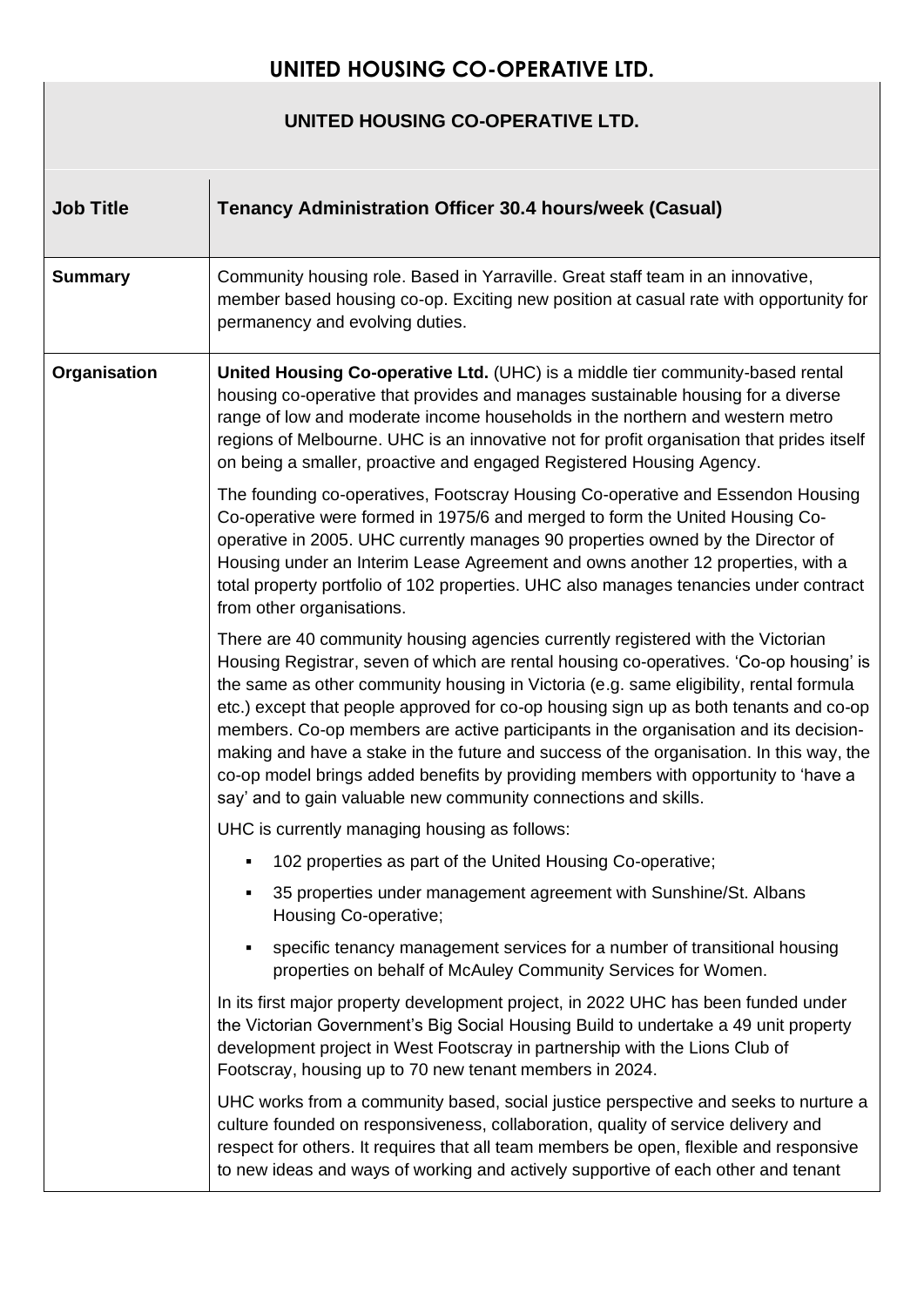|                          | members in achieving the best outcomes for UHC and its unique co-operative housing<br>model.                                                                                                                                                                                                                                                                                                                                                                                                                                |
|--------------------------|-----------------------------------------------------------------------------------------------------------------------------------------------------------------------------------------------------------------------------------------------------------------------------------------------------------------------------------------------------------------------------------------------------------------------------------------------------------------------------------------------------------------------------|
| <b>Position Overview</b> | This is a casual position with a tentative start date of 11/7/2022.                                                                                                                                                                                                                                                                                                                                                                                                                                                         |
|                          | The position has been created as a result of increased organisational workload from<br>new tenancy management contracts/agreements with Sunshine/St Albans Housing<br>Co-op and McAuley Community Services for Women. It is for the time being offered on<br>a casual basis due to evolving changes. The specific focus of the position is to<br>undertake a range of tenancy administration duties and member service activities.<br>The successful applicant will be an enthusiastic person with skills in both admin and |
|                          | community work, interested in social/community housing and social justice.                                                                                                                                                                                                                                                                                                                                                                                                                                                  |
| <b>Reports to:</b>       | <b>UHC Tenancy and Property Maintenance Coordinator - Tracy Haining</b>                                                                                                                                                                                                                                                                                                                                                                                                                                                     |
| <b>Key</b>               | <b>UHC: Member and Community Tasks</b>                                                                                                                                                                                                                                                                                                                                                                                                                                                                                      |
| <b>Responsibilities</b>  | Assisting in member intake including Information Sessions for prospective<br>applicants.                                                                                                                                                                                                                                                                                                                                                                                                                                    |
|                          | Involvement in organising and promoting community engagement activities and<br>٠<br>monitoring member participation.                                                                                                                                                                                                                                                                                                                                                                                                        |
|                          | Completing administration requirements for UHC Education Grants Program.<br>$\blacksquare$                                                                                                                                                                                                                                                                                                                                                                                                                                  |
|                          | <b>McAuley Community Services for Women Properties: Tenancy Admin</b>                                                                                                                                                                                                                                                                                                                                                                                                                                                       |
|                          | Completing documentation for tenancy sign-ups in consultation with Tenancy &<br>٠<br>Maintenance Coordinator.                                                                                                                                                                                                                                                                                                                                                                                                               |
|                          | Tracking rent payments via bank file downloads.<br>٠<br>Compiling regular and one-off statistical reports and data.<br>٠                                                                                                                                                                                                                                                                                                                                                                                                    |
|                          | Following up tenants who fall into rental arrears.                                                                                                                                                                                                                                                                                                                                                                                                                                                                          |
|                          | Maintaining accurate tenancy records on tenancy database.<br>٠                                                                                                                                                                                                                                                                                                                                                                                                                                                              |
|                          | <b>UHC: General and Tenancy Administration Tasks</b>                                                                                                                                                                                                                                                                                                                                                                                                                                                                        |
|                          | Assisting the Finance Co-ordinator with rents administration tasks.<br>٠<br>Dealing with phone inquiries and providing good information to people inquiring<br>٠<br>about housing.                                                                                                                                                                                                                                                                                                                                          |
|                          | Tenancy intake and administrative tasks in relation to the Victorian Housing<br>٠<br>Register.<br>Participating in all required team meetings.<br>٠                                                                                                                                                                                                                                                                                                                                                                         |
|                          |                                                                                                                                                                                                                                                                                                                                                                                                                                                                                                                             |
|                          | <b>Other</b><br>Administrative support to the General Manager – up to three hours per week.<br>٠<br>Assisting the General Manager with organisation of board and general<br>٠<br>meetings.<br>Assisting with organisational projects including events, major reports, etc.<br>٠<br>Website – update webpage with minutes, articles, activities calendar of events.<br>٠                                                                                                                                                     |
|                          | Other duties as directed.<br>٠                                                                                                                                                                                                                                                                                                                                                                                                                                                                                              |
| <b>Standards</b>         | All UHC staff and project workers are expected to:                                                                                                                                                                                                                                                                                                                                                                                                                                                                          |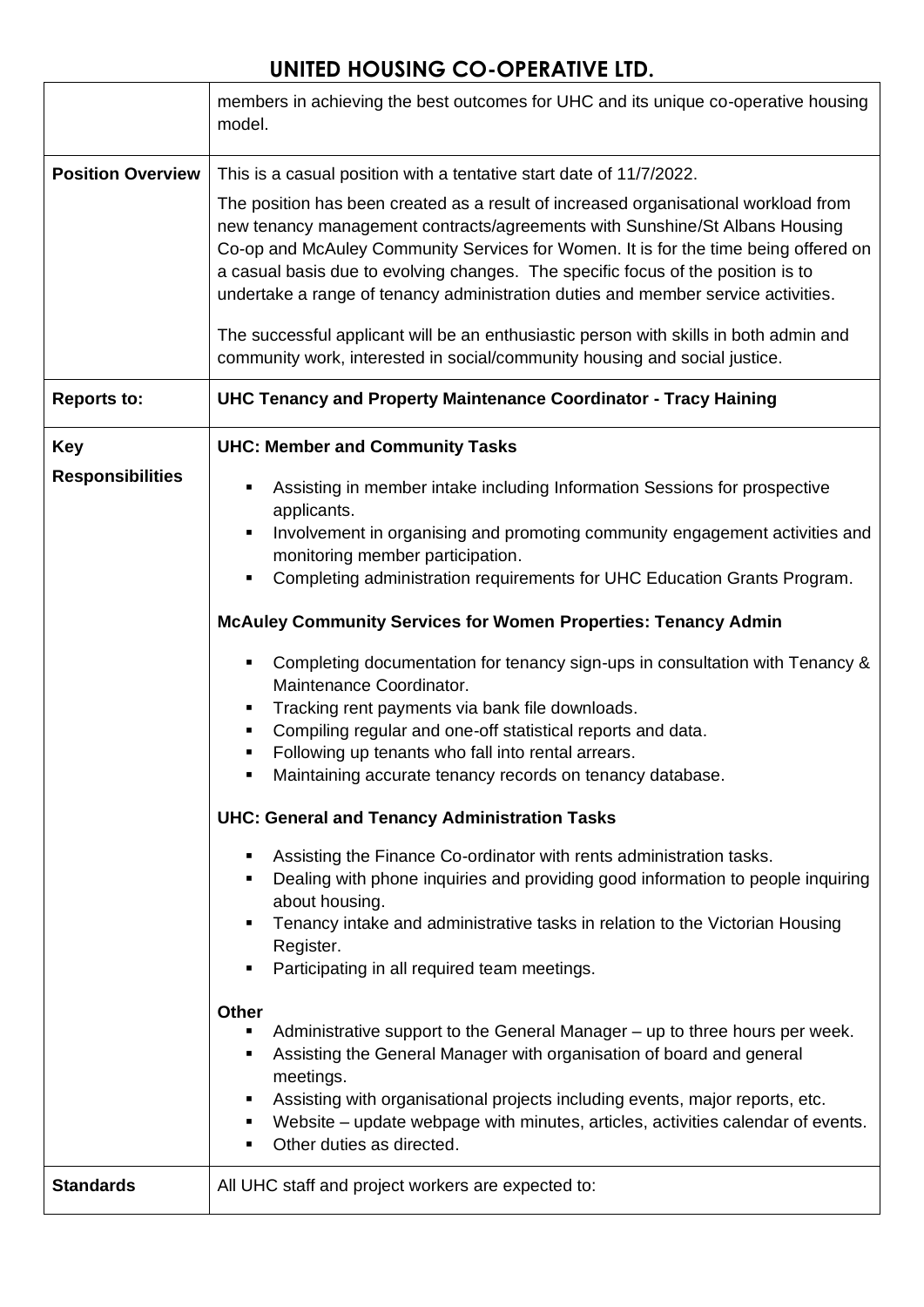|                           | comply with all UHC policies and procedures and State Government<br>$\blacksquare$<br><b>Community Housing Standards;</b><br>comply with all occupational health and safety legislation and regulations;<br>٠<br>comply with all other Commonwealth and State legislation relevant to the<br>٠<br>organisation;<br>work in a collaborative fashion with UHC Board members, staff and<br>٠<br>stakeholders;<br>uphold and enhance the reputation of UHC;<br>٠<br>maintain the highest level of integrity in the conduct of UHC business.<br>٠                                                                                                                                                                                                                                                                                                                                                                                                                                                                                                                                                                                                                                                                                                                                                                                                                                                                                                                                                                                                                                                                                                      |
|---------------------------|---------------------------------------------------------------------------------------------------------------------------------------------------------------------------------------------------------------------------------------------------------------------------------------------------------------------------------------------------------------------------------------------------------------------------------------------------------------------------------------------------------------------------------------------------------------------------------------------------------------------------------------------------------------------------------------------------------------------------------------------------------------------------------------------------------------------------------------------------------------------------------------------------------------------------------------------------------------------------------------------------------------------------------------------------------------------------------------------------------------------------------------------------------------------------------------------------------------------------------------------------------------------------------------------------------------------------------------------------------------------------------------------------------------------------------------------------------------------------------------------------------------------------------------------------------------------------------------------------------------------------------------------------|
| <b>Selection Criteria</b> | <b>Qualifications, Knowledge and Experience Requirements</b>                                                                                                                                                                                                                                                                                                                                                                                                                                                                                                                                                                                                                                                                                                                                                                                                                                                                                                                                                                                                                                                                                                                                                                                                                                                                                                                                                                                                                                                                                                                                                                                      |
|                           | <b>Essential</b><br>A flair for administration, and dedication to detail.<br>High level interpersonal skills; ability to communicate clearly and sensitively<br>٠<br>with tenant members, colleagues and representatives of government and the<br>wider community.<br>IT skills, including experience with databases, spread sheets and word<br>٠<br>processing, training will be provided for Chintaro database.<br>Ability to understand and willingness to work with relevant legislation and legal<br>٠<br>processes, including Residential Tenancies, VCAT, Child Safety and others.<br>Very good written communication skills, capacity to write clear reports<br>٠<br>Experience in, and/or understanding of, the fields of social housing,<br>٠<br>homelessness, community health, community legal, and support services<br>An understanding of the housing related issues confronting people on lower<br>٠<br>incomes and a knowledge of the broader community housing sector<br>Track record and/or willingness of working effectively and supportively as part<br>٠<br>of a team.<br>Track record of working diligently and conscientiously and meeting deadlines.<br>٠<br>Willingness to learn and adapt to new and changing situations.<br>٠<br>Commitment to social justice and belief that everyone has a right to fair and<br>٠<br>equal access to services and treatment by those services.<br><b>Desirable</b><br>A relevant post secondary educational qualification in social services or<br>٠<br>administration.<br>Experience in community housing and working with community housing<br>٠<br>database, including Chintaro. |
| <b>Other</b>              | A Current Victorian driver's license is preferred.<br>٠                                                                                                                                                                                                                                                                                                                                                                                                                                                                                                                                                                                                                                                                                                                                                                                                                                                                                                                                                                                                                                                                                                                                                                                                                                                                                                                                                                                                                                                                                                                                                                                           |
| <b>Requirements</b>       | A Criminal Records clearance and a Working with Children's check.<br>٠                                                                                                                                                                                                                                                                                                                                                                                                                                                                                                                                                                                                                                                                                                                                                                                                                                                                                                                                                                                                                                                                                                                                                                                                                                                                                                                                                                                                                                                                                                                                                                            |
| <b>Internal Contacts</b>  | General Manager - Peter Sibly 0456 408 842                                                                                                                                                                                                                                                                                                                                                                                                                                                                                                                                                                                                                                                                                                                                                                                                                                                                                                                                                                                                                                                                                                                                                                                                                                                                                                                                                                                                                                                                                                                                                                                                        |
|                           | Tenancy and Property Maintenance Coordinator - Tracy Haining 0418 871 070                                                                                                                                                                                                                                                                                                                                                                                                                                                                                                                                                                                                                                                                                                                                                                                                                                                                                                                                                                                                                                                                                                                                                                                                                                                                                                                                                                                                                                                                                                                                                                         |
|                           | <b>Tenancy Director</b><br><b>Member Services Director</b>                                                                                                                                                                                                                                                                                                                                                                                                                                                                                                                                                                                                                                                                                                                                                                                                                                                                                                                                                                                                                                                                                                                                                                                                                                                                                                                                                                                                                                                                                                                                                                                        |
|                           |                                                                                                                                                                                                                                                                                                                                                                                                                                                                                                                                                                                                                                                                                                                                                                                                                                                                                                                                                                                                                                                                                                                                                                                                                                                                                                                                                                                                                                                                                                                                                                                                                                                   |
| <b>External Contacts</b>  | Community Housing Industry Association Vic.<br>٠<br>McAuley Community Services for Women<br>٠<br>Department of Families, Fairness & Housing<br>٠                                                                                                                                                                                                                                                                                                                                                                                                                                                                                                                                                                                                                                                                                                                                                                                                                                                                                                                                                                                                                                                                                                                                                                                                                                                                                                                                                                                                                                                                                                  |